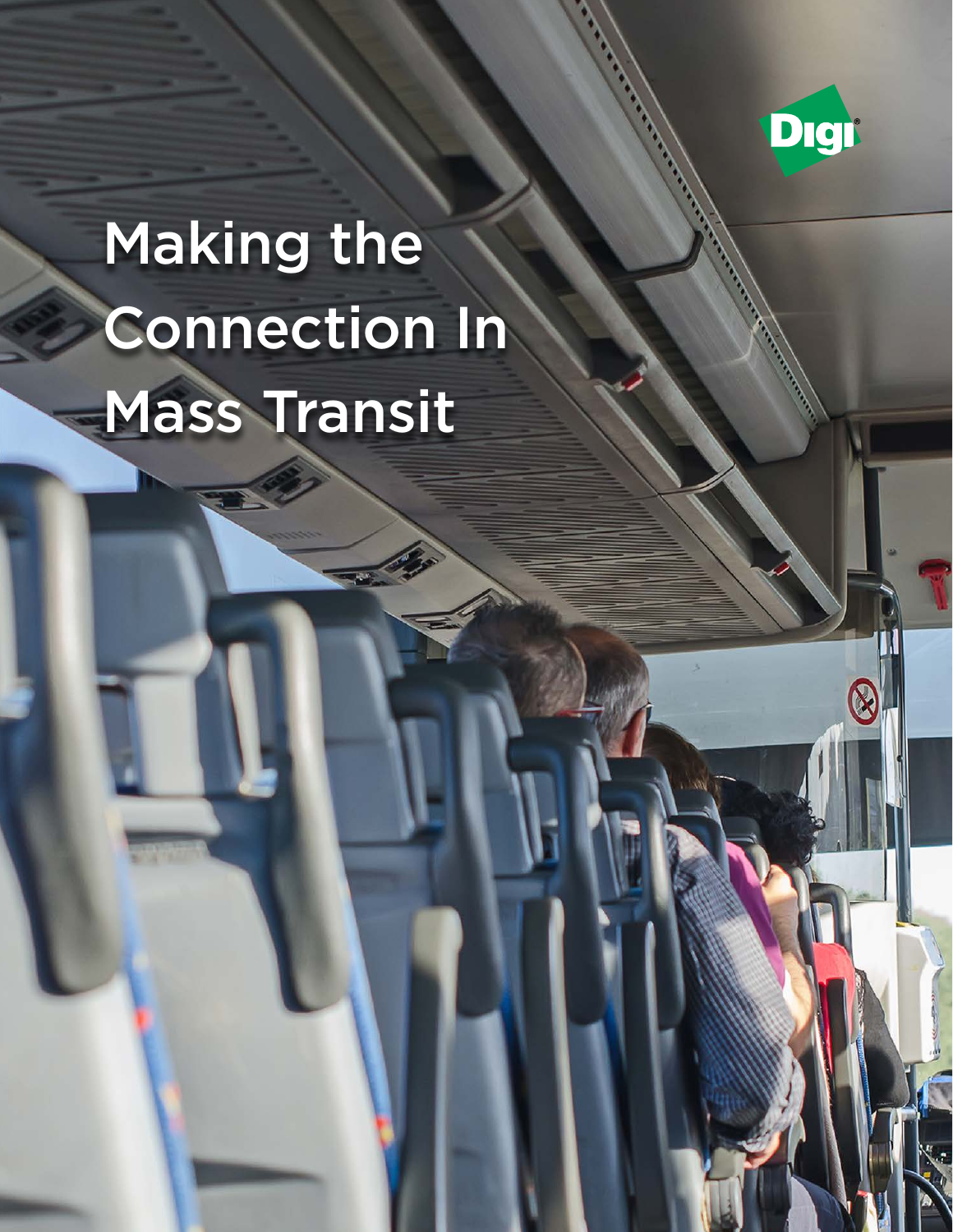

# Making the Connection In Mass Transit

How transit agencies can consolidate remote connectivity for smarter, safer, and more efficient operations.

# The Expanding Mission For Transit Authorities

As Paul boards the bus for his morning commute to his downtown office, he pays his \$2.00 fare by swiping his debit card in the fare reader. An onboard passenger counter ensures the vehicle remains within capacity limits. Meanwhile, a separate system provides the central dispatcher with the bus's location, speed, and schedule status. And a wireless vehicle bus adapter monitors and reports the engine's performance, fuel usage, idle time, and even diagnostic engine codes.

Paul quickly settles in his seat beneath a digital advertisement that changes every 60 seconds. At the back of the bus, a security video camera helps the transit authority's security team monitor the safety of the vehicle and passengers from the central headquarters. Paul takes out his smartphone, connects to the bus's passenger WiFi hotspot, starts his music-streaming service, and gets a head start on his email for the busy day ahead.

Whether it's by rail or by road, in public transit today, sophisticated connectivity has rapidly become a mandatory requirement for creating a safe, comfortable, and timely travel experienced for riders of trains, trolleys, buses, and other vehicles. Regulators and watchdogs are demanding many of these services, and riders' expectations are rising as well.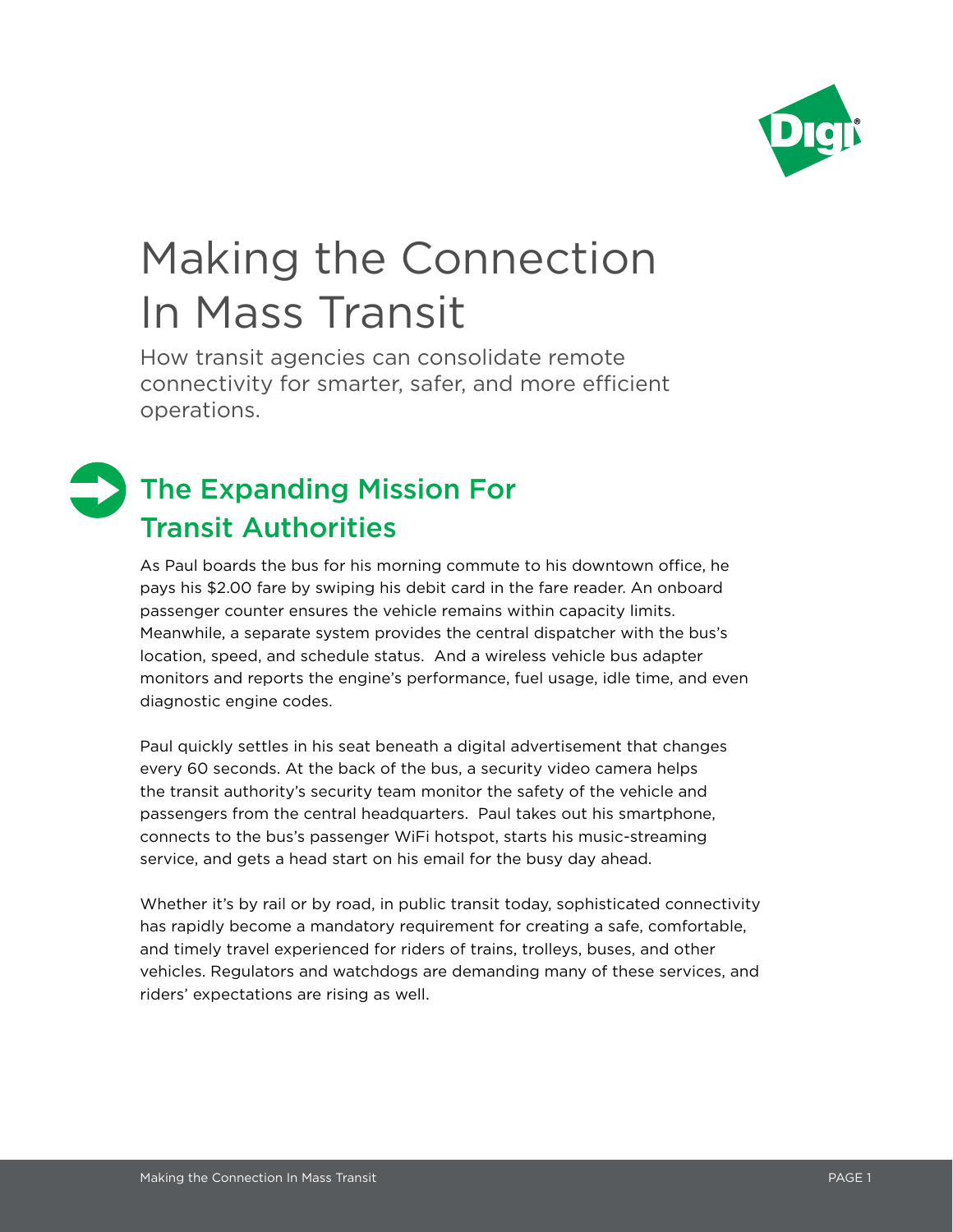Unfortunately, agencies are struggling with a rapidly growing number of connectivity applications:

- Payment terminal backhaul
- Computer-aided dispatch and automatic vehicle location(CAD/AVL)
- Passenger WiFi
- Passenger counters
- Closed-circuit security cameras
- Remote engine diagnostics and fuel consumption
- Driver performance, including speed and idle time
- Digital signage and advertising

These intelligent applications and subsystems – at least some of which have been implemented by most transit agencies – can provide a broad range of highly valuable data, services, and feedback. But they can present their own sets of unique management and maintenance challenges as well.

# Moving Beyond Stovepipe Connectivity

Over many years, transit agencies have gradually added different applications and systems to their fleets of vehicles – each of which uses its own independent methods for Internet connectivity. It started most often with GPS navigation and vehicle tracking with CAD/AVL systems. Soon, there were on-board payment systems (and even ticket kiosks in terminals and stations) that all needed backhaul to the central office. Then, passenger WiFi, digital signs, and more.

The result? A classic "stovepipe" situation with a multitude of different systems, data types, priorities, and hardware and software. And, of course, each system had its own connectivity requirements and methods, installations, carriers, and other complexities. For transit agencies already burdened with countless vehicles and IT infrastructure to maintain and strapped by severe budget constraints, that's a recipe for failure. With more hardware, software, and connectivity to maintain and manage, the risk of system failure increases.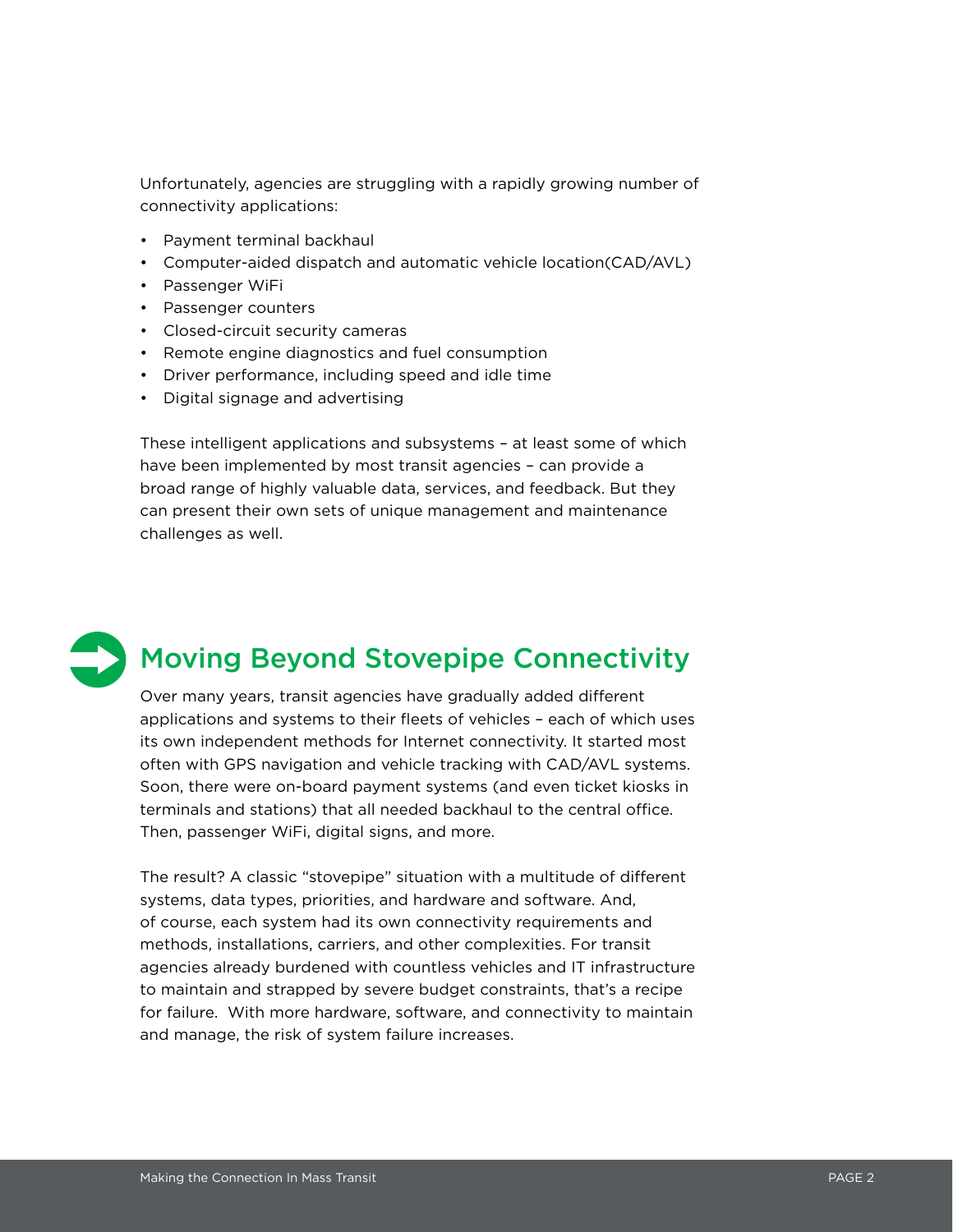For many transit systems, the answer is to consolidate all vehicle connectivity through a single, robust connection platform. The Digi TransPort WR 44 cellular router offers an all-in-one mobile communications solution for secure high-speed wireless connectivity between vehicles and a central dispatch center/data center TransPort WR44 features a rugged, flexible design with an integrated Wi-Fi access point (with multi SSID), USB, serial, and four-port Ethernet switch, as well as a variety of configuration options including multiple serial ports (async or sync), GPS for connecting to CAD/AVL, and integration with Digi's Wireless Vehicle Bus Adapter to monitor engine diagnostics and vehicle performance.



*The Digi TransPort WR44 R consolidates fleet connectivity*

By consolidating vehicle connectivity for all applications and subsystems, the TransPorts WR44 R can improve operational efficiency, increase on-time schedule performance, and extend the life of your vehicle fleet.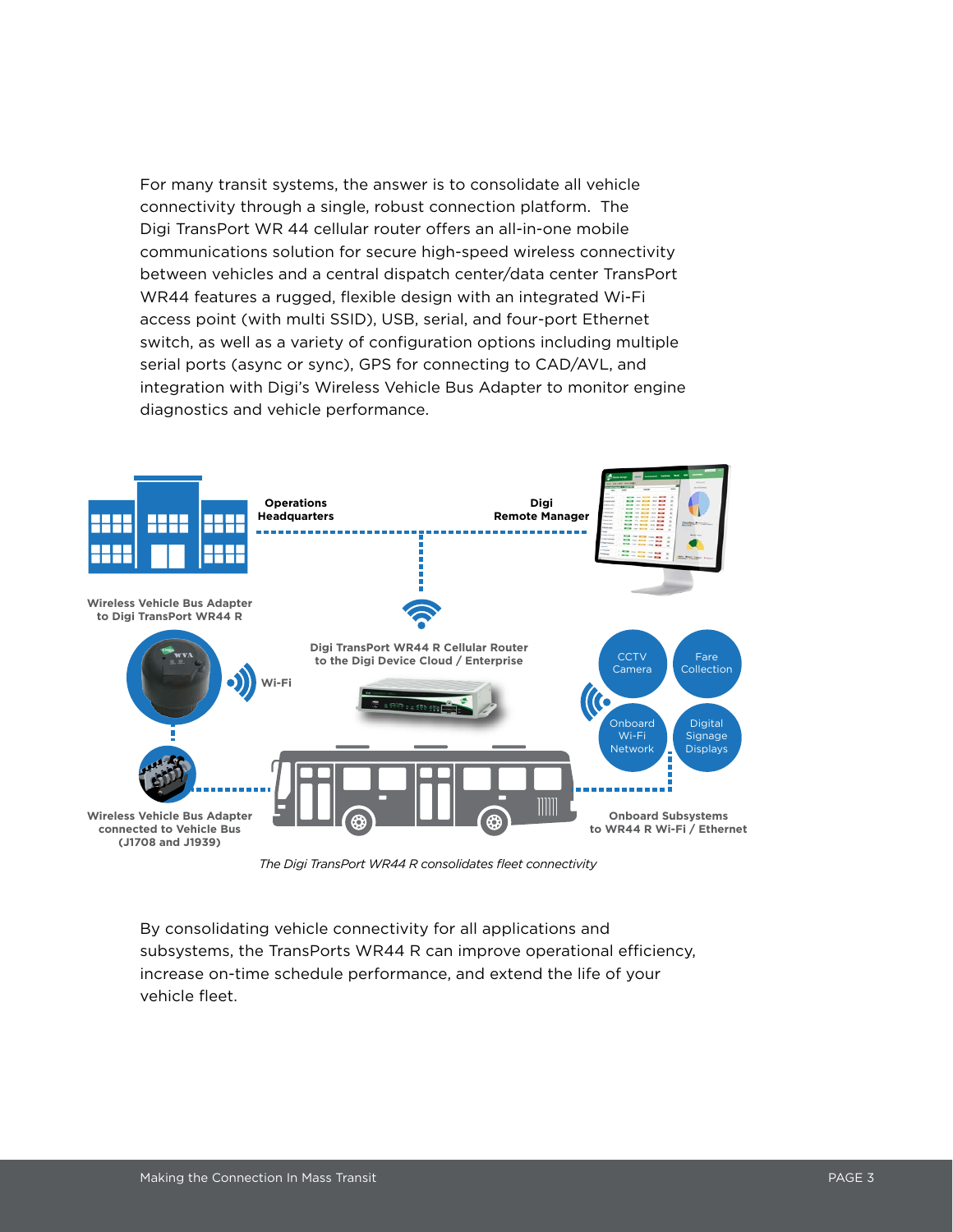For implementers, consolidated connectivity offers three distinct advantages, as described below.

#### 1. Secure And Non-Secure Applications Traffic Through A Single Router

Most transit authorities want to take the right steps to ensure that the data from their high-security applications, such as fare readers and payment systems are segregated from less-critical applications, such as digital advertising signage. Those critical applications require three important characteristics:

- Encryption to prevent unauthorized viewing of your data
- Message integrity to ensure the data hasn't been tampered with enroute from the vehicle to the central office
- Authentication to verify the message is from a valid source

Traditionally, the best practice was to deploy a separate, dedicated router for each application or subsystem. However, with the TransPort WR44 R, can provide the encryption, message integrity, and authentication to provide unified, secure, and isolated traffic. The key technology that makes that happen: IPSec, a protocol for securing Internet communications through authentication and data encryption. Using IPSec, the TransPort WR44 R can establish a virtual private network (aka a "tunnel") using the public networking infrastructure.

Digi employs this feature in the TransPort WR44 R router to enable transit authorities to create multiple separate, autonomous, and simultaneous VPN tunnels from one router – one tunnel for each application or subsystem's traffic. In this manner, high-security payment data can travel on its own protected VPN tunnel without impacting—or being impacted by—other data traffic.

#### 2. Prioritizing Traffic

Of course, even when you route all of your wireless connectivity through a single device, that doesn't mean all data traffic has the same value. Certain subsystems – such as payment terminals or bus-engine data – must take priority, while passenger WiFi and digital signage are less important. For example, you don't want your payment transactions blocked because a passenger is streaming a music video.

#### PCI Compliance for Transit **Authorities**

The payment card industry (PCI) standard for security is an important consideration for transit authorities that accept fare payments using debit or credit cards because PCI compliance is required for processing card-based payments.

This involves, not only components, but also securing the entire process. The Digi TransPort's IPSecover-VPN architecture is ideal for achieving PCI compliance because all of the requirements can be incorporated into the router:

- Stateful firewall
- **Encryption**
- Network segmentation
- **Event logging**
- User authentication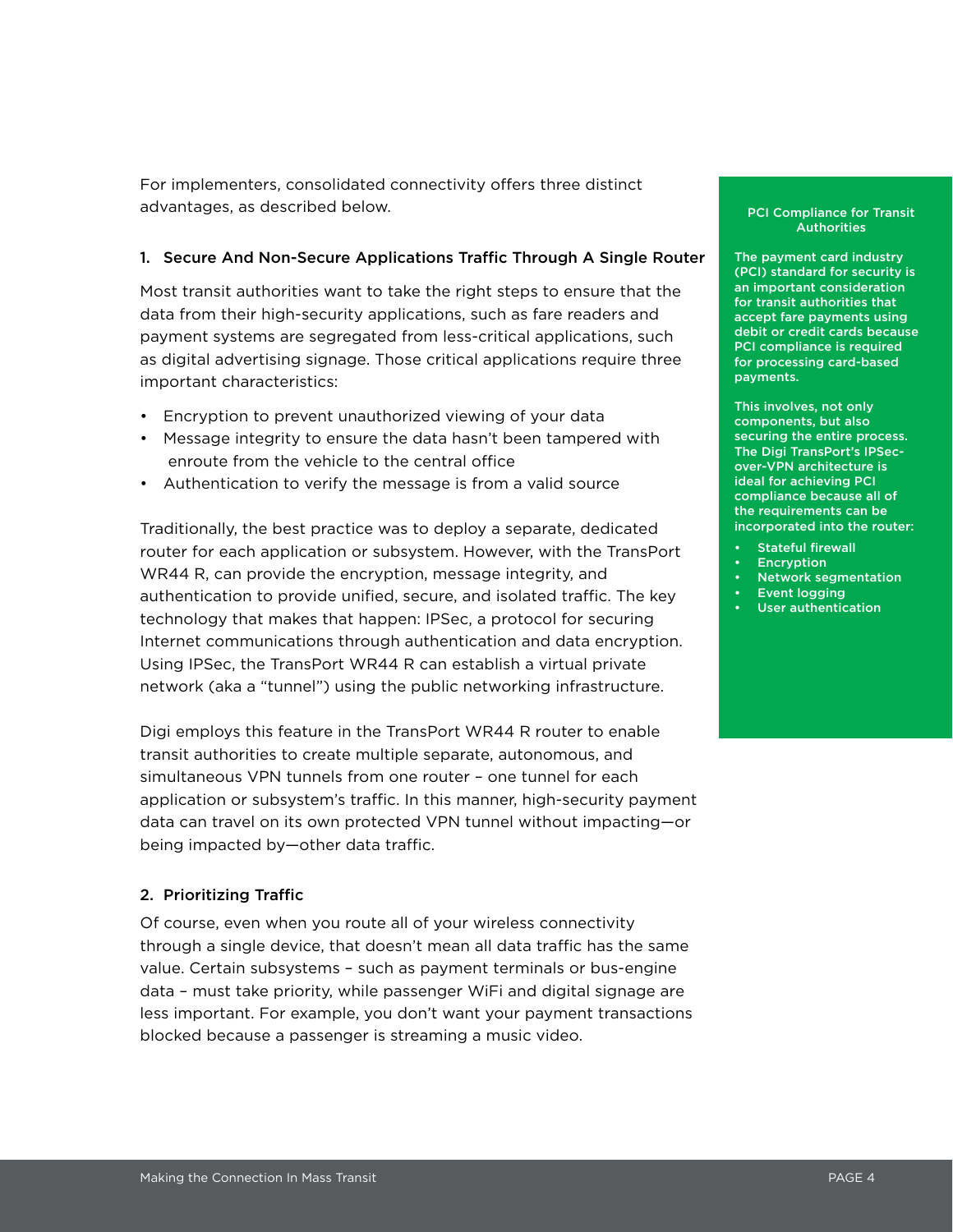The goal is to ensure that the high-priority traffic has the lowest latency. This is achieved through the IETF standard for differentiated services, an enhancement to the Internet Protocol (IP) that lets you configure bits in the IP packet header to designate the priority of the traffic. Using quality of service (QoS) settings at the router, you can specify the importance of the data in that packet. This method is universal, so that IP packet receives priority throughout its journey – all the way to the back office or data center. In this manner, you ensure that your connectivity prioritizes the data traffic that matters most.

#### 3. Managing Cellular Plans And Networks

A modern bus requires equipment that leverages robust and resilient connectivity. This implies two careful design considerations:

- Complete cellular connectivity with a fallback option
- LTE coverage for faster connectivity, where available

The Digi TransPort WR44 R relies on Qualcomm's GOBI LTE technology, providing dual SIM cards. That means a bus can use its router to connect over two different wireless carriers, such as Verizon and AT&T. If one carrier goes down (or out of range), the TransPort WR44 R auto-switches to another carrier. And, since the device is no longer tied to a specific carrier, you can switch carriers without a field-service call requiring a technician to physically access the device.

Transit authorities should also ensure their vehicles have the ability to work under different carrier bandwidth. For instance, the TransPort router can automatically fall back from 4G LTE to 3G or even 2G, as required. While bandwidth does degrade (potentially disrupting nonessential services such as passenger WiFi or security-camera feeds), CAD/AVL and GPS systems can continue to function normally.

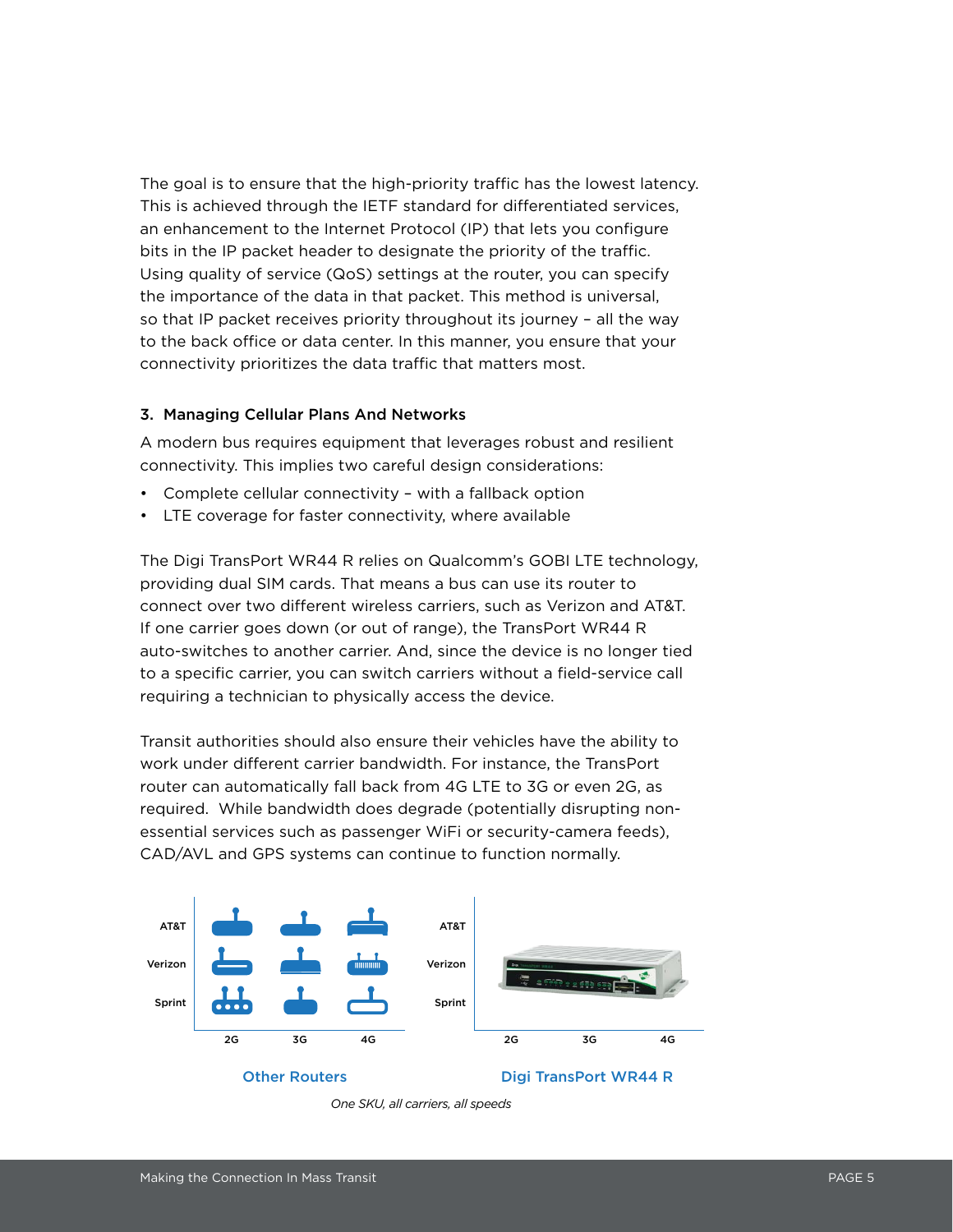# Scalable, Secure Management Of Routers

To help transit authorities stay on top of every vehicle at every minute, Digi Remote Manager lets you remotely manage and monitor the health of your wireless devices. Complementing your current management tools, Digi Remote Manager lets you diagnose and fix remote devices without sending a technician on site. That means your critical applications enjoy greater reliability and availability without expensive site visits.

For instance, you can schedule firmware and configuration updates for your routers. When new firmware is launched that offers features you want to implement in your vehicles, you can activate those new versions without physically visiting each Digi router. By scheduling updates and configuration changes, and security changes for when vehicles aren't running, you can minimize disruptions.

Digi Remote manager can also help you track cellular usage and provide alarms when thresholds are exceeded. This can prevent runaway bandwidth consumption, for instance, in connection with passenger WiFi.



### **Conclusion**

The future of mass transit belongs to agencies and authorities that can leverage smart, secure, and cost-efficient connectivity to improve the rider experience, lower costs, and improve safety and performance. With cellular routers like the Digi TransPort WR44 R, they can consolidate remote connectivity and simplify their infrastructures.

## About Digi International

Digi International (NASDAQ: DGII) is your mission critical M2M solutions expert, providing the industry's broadest range of wireless products, a cloud computing platform tailored for devices and development services to help customers get to market fast with wireless devices and applications. Digi's entire solution set is tailored to allow any device to communicate with any application, anywhere in the world.